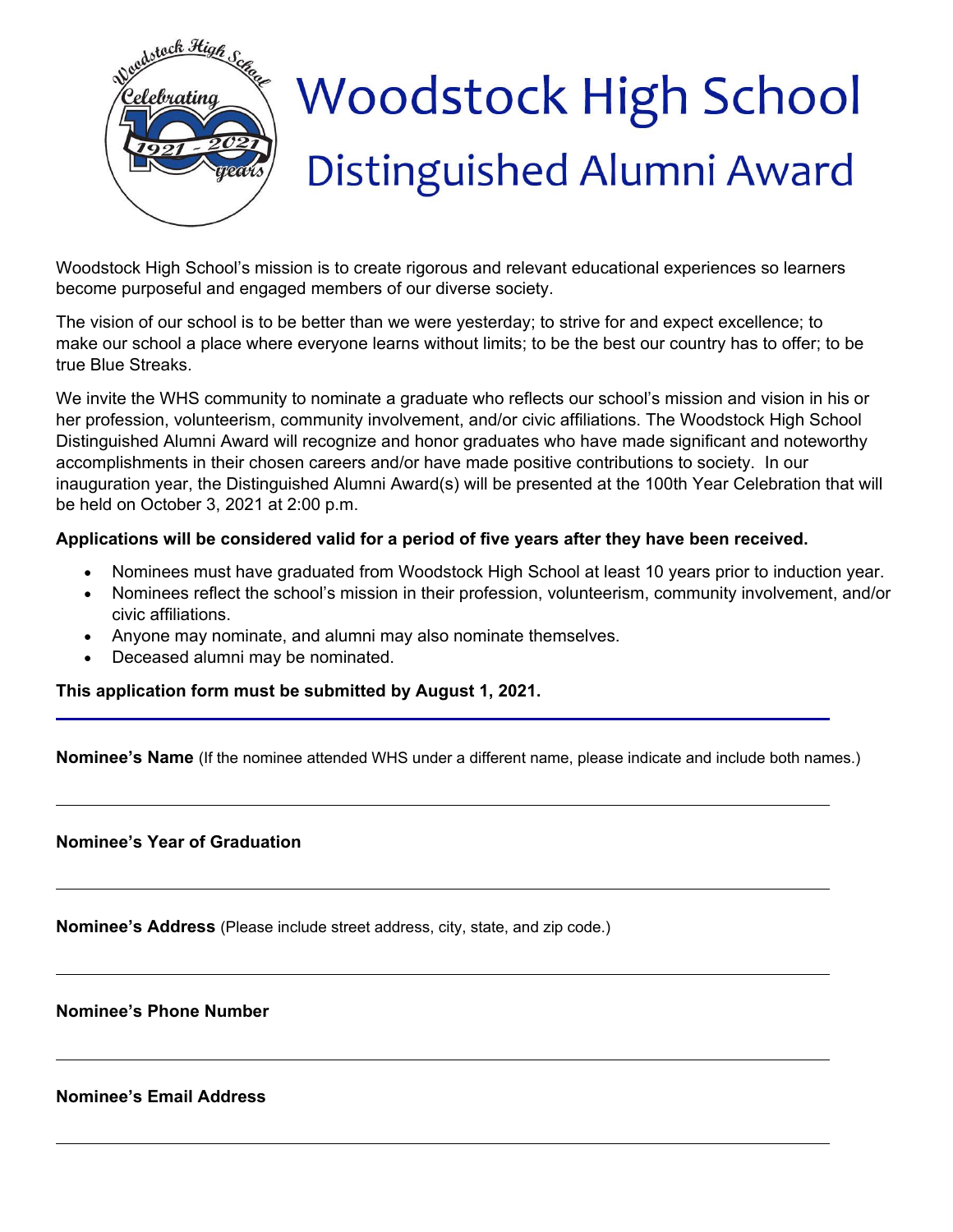The Alumni Award selection committee is seeking well-rounded candidates, and appreciates your thoughtful and descriptive nominations of our graduates. **Please respond to the questions below and describe why the nominee is deserving of this award.** *(You may attach an additional sheet of paper if preferred.)*

**Please describe the nominee's professional, community, or post-high school accomplishments, and list any awards they have received.** 

## **How has this individual lived out Woodstock High School's vision statement?**

*The vision of our school is to be better than we were yesterday; to strive for and expect excellence; to make our school a place where everyone learns without limits; to be the best our country has to offer; to be true Blue Streaks.*

**Please describe the nominee's professional, community, or post-high school accomplishments, and list any awards they have received.**